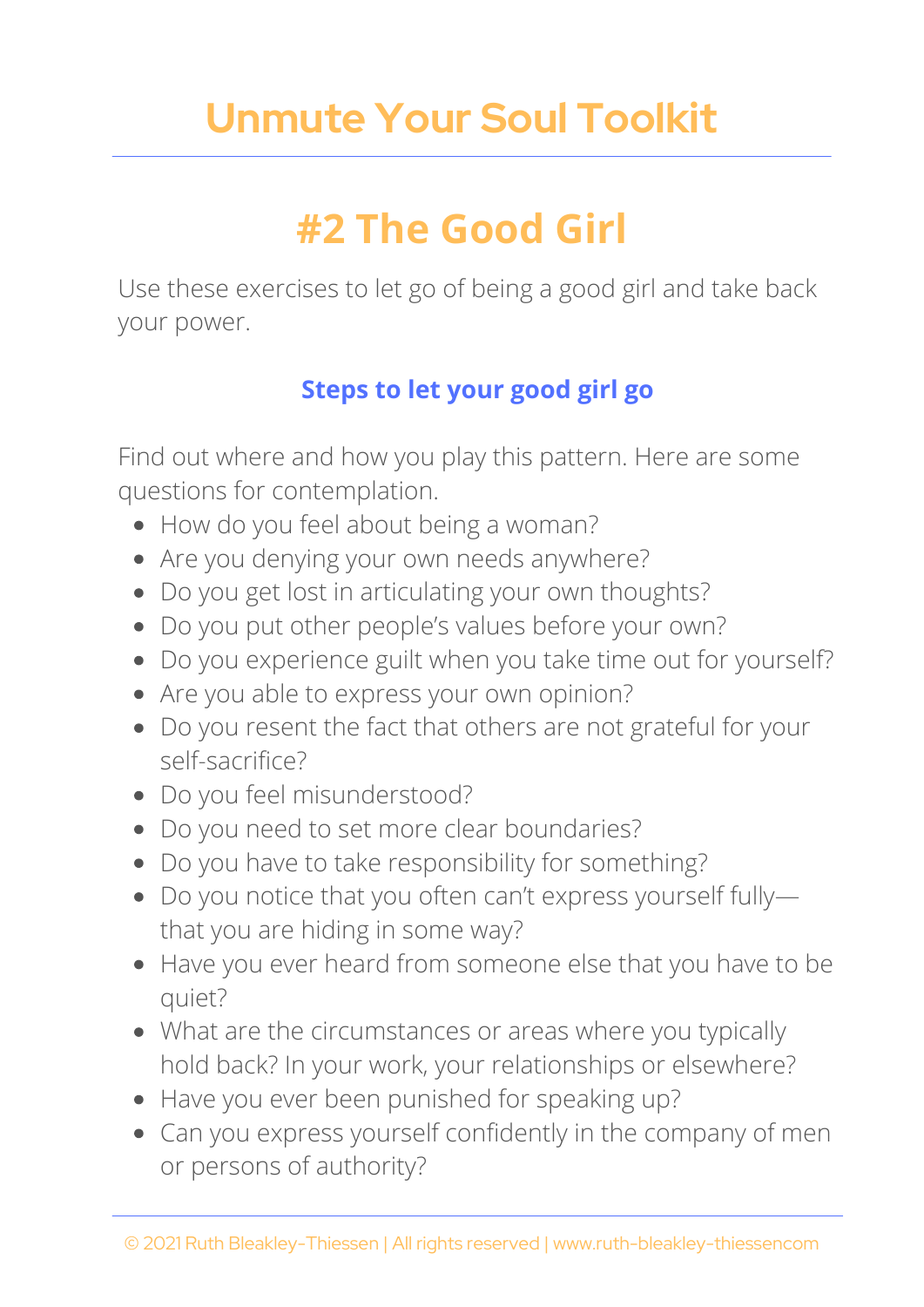# **Unmute Your Soul Toolkit**

#### **Are you resenting anything in your life?**

I invite you to think about this for a while.

If yes, let's look at exactly where the resentment might be coming from.

- What boundary have you been unclear about?
- Is something bothering you about a situation where you have not fully expressed yourself to someone?
- Have you held your feelings back in some way to avoid hurting another person's feelings?

Use this formula to create a dialogue with yourself. Write it out. Be specific.

- I feel resentful because...
- This means I haven't been clear about something bothering me. Here is the boundary that has been blurred.
- Here's what's okay with me.
- Here's what is not okay with me.